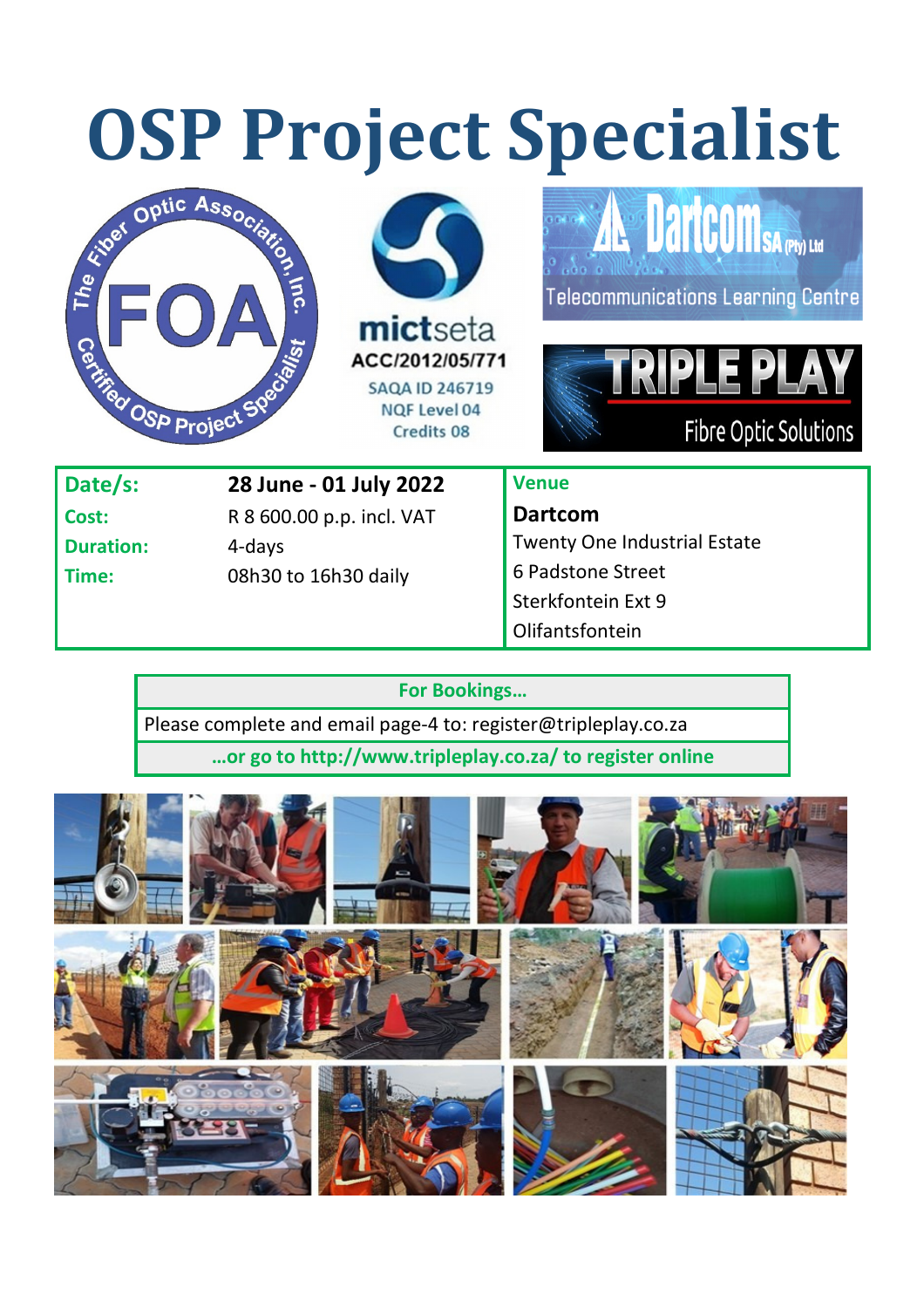# **General Information**

Registrations are only confirmed upon receipt of payment and the training fee does not include travel or accommodation.

# **About the course**

The primary focus of this course is to provide a comprehensive coverage of the best practices for the deployment of optical communication networks.

Trenching, duct installation, air-assisted installation practices, hauling, aerial work practices, and much more is taught with lots of hands-on practice.

Comprehensive hands-on activities and the underlying theory are combined to provide a firm understanding of the concepts underpinning the deployment of optical communication networks.

Also provided is coverage on site management, wayleave applications, health & safety guidelines, quality and environmental management.

#### **Who should attend?**

No previous experience is necessary. This training program is not limited to contractors, installers or technicians - it is an excellent credential for sales and marketing personnel, indicating their comprehensive knowledge of the industry and building confidence in their assistance to their customers.

#### **The Instructors**

Teaching is provided through a mixture of lectures, demonstrations and practical sessions.

Each of the instructors involved with this course have over three decades of optical fibre experience and we welcome the opportunity to share our knowledge, insight and experience with you.

Should you have any questions about the course content, please feel free to contact: **Joe Botha Mobile:** +27 (0) 82 464 0386 **Email:** joe@tripleplay.co.za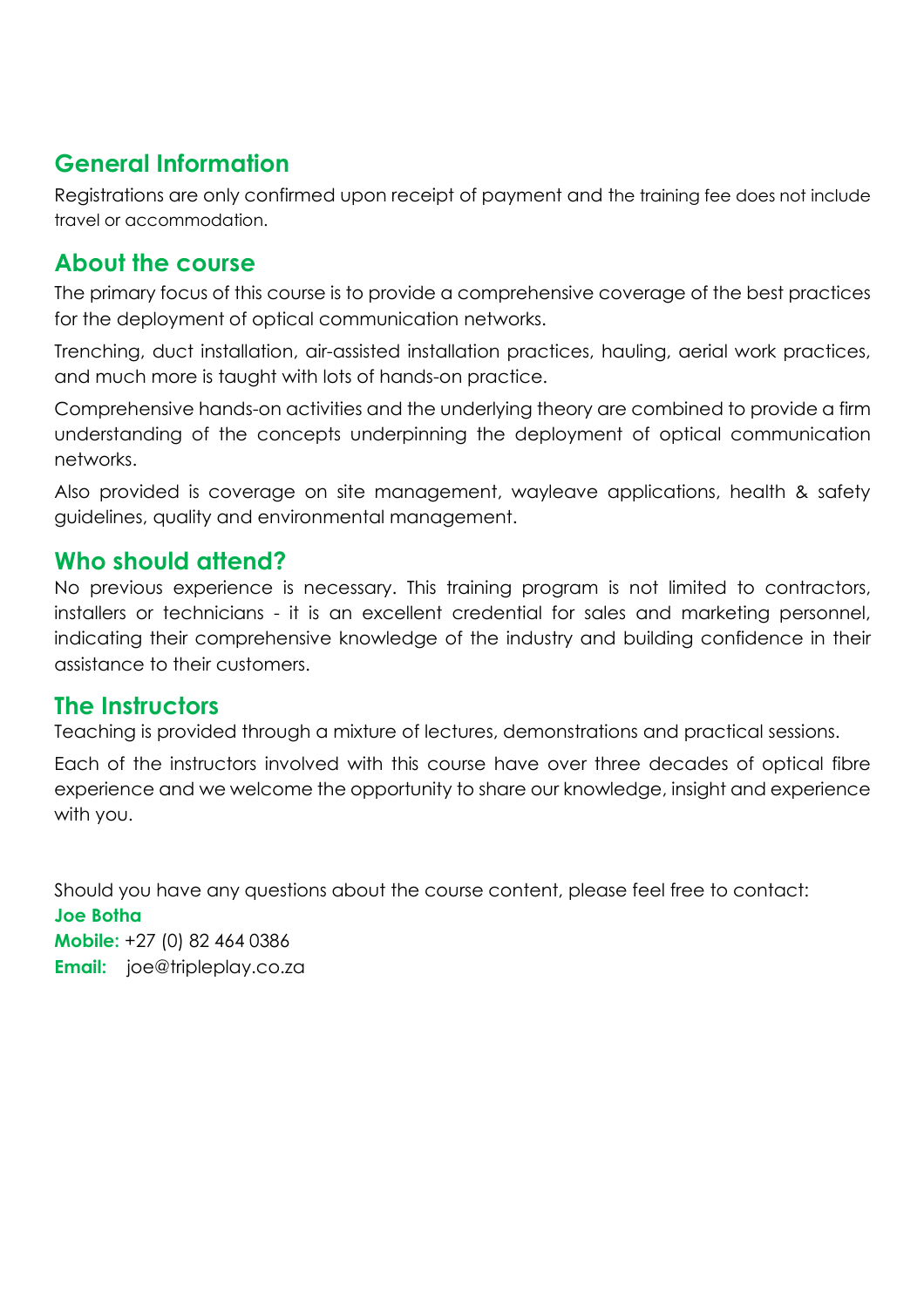### **Course Content**

| <b>Theory and Demonstrations</b>                      | Pole Handling PPE                           |
|-------------------------------------------------------|---------------------------------------------|
| Introduction to Optical Fibre                         | <b>Transportation of Poles</b>              |
| <b>Fibre Geometric Parameters</b>                     | Pole handling                               |
| Cable Jackets                                         | Ladder lashing, climbing, safety belt, etc. |
| Strength members                                      | <b>Survey Equipment and Tools</b>           |
| Moisture / Water-blocking                             | Survey - Gather Route Information           |
| Micro ducts                                           | Checks to be undertaken                     |
| Micro cables                                          | Wooden Pole Inspection                      |
| <b>Colour Coding</b>                                  | Hole-digging Tools                          |
| <b>Environmental Considerations</b>                   | Pole Holes                                  |
| <b>Health and Safety Considerations</b>               | Poles set in Concrete                       |
| Wayleave's                                            | Pole Spacing                                |
| Quality                                               | <b>Suggested Aerial Work Practices</b>      |
| <b>Pre-build Procedures</b>                           | Selection of Pole and Stay Positions        |
| Camp Establishment / Holding Area                     | <b>Types of Stays</b>                       |
| Trenching                                             | <b>Stay Guards</b>                          |
| <b>Sludge Test</b>                                    | <b>Struts</b>                               |
| <b>Trench Width</b>                                   | <b>Stay Holes</b>                           |
| <b>Pilot Holes</b>                                    | Stay Spread/Height Ratio                    |
| <b>Location of Services</b>                           | <b>Termination of Stay Wire</b>             |
| <b>Trench Shoring</b>                                 | <b>ADSS Installation</b>                    |
| <b>Notifications</b>                                  | <b>Power Crossings</b>                      |
| <b>Private Property</b>                               | Cable Clearance                             |
| <b>Suggested Trenching Practices</b>                  | <b>ADSS Installation</b>                    |
| <b>Barricading</b>                                    | Dead-End Sizes                              |
| Trenching near Paving, Guttering, etc.                | ADSS Terminations and Support Types         |
| Crossings, River, Bridge and Road                     | Dynamometer                                 |
| <b>Duct Deviation</b>                                 | <b>ADSS Sagging</b>                         |
| Trenching near Power Cables                           | Cable Slack                                 |
| <b>Steep Gradient Trenching</b>                       | Cable Hauling                               |
| <b>Tree Roots</b>                                     | <b>Pre-Installation Checks</b>              |
| Surface material                                      | Duct Rodding                                |
| Duct Un-Coiling Installation Process                  | <b>Duct Testing and Cleaning</b>            |
| Bedding, Padding and Backfill                         | Centre-Pulls and Back-feeding               |
| OMC testing                                           | <b>Pulling Tension</b>                      |
| <b>Trench Compacting</b>                              | <b>Pulling Socks</b>                        |
| <b>DCP Test</b>                                       | <b>Hauling Rope</b>                         |
| <b>Direct-Buried Installations</b>                    | Duct Fill Ratios                            |
| Earthing and Bonding                                  | <b>Access Build</b>                         |
| Markers                                               | Dolomite (hard rock)                        |
| <b>Manholes and Handholes</b>                         | <b>Hand-on Activities</b>                   |
| <b>Directional Drilling</b>                           | <b>DCP Testing</b>                          |
| Reinstatements                                        | <b>Cable Hauling</b>                        |
| Pre-installation Cable Testing and Inspections        | <b>ADSS Erecting</b>                        |
|                                                       |                                             |
| Cable play-off<br>Air-Assisted Installation Practices | Figure-eighting                             |
|                                                       | Sagging                                     |
| <b>DIT Testing</b>                                    | True & false terminations, tangent supports |
| Cable Blowing Lubricants                              | Ladder lashing and climbing                 |
| <b>Cable Bend Radius</b>                              | <b>DIT Testing</b>                          |
| Figure-eighting                                       | <b>Cable Floating</b>                       |
| Micro Duct Tools and Accessories                      | <b>Retractable Fibre</b>                    |
| <b>Aerial Works</b>                                   | Mid Spanning                                |

| Pole Handling PPE                           |  |  |
|---------------------------------------------|--|--|
| <b>Transportation of Poles</b>              |  |  |
| Pole handling                               |  |  |
| Ladder lashing, climbing, safety belt, etc. |  |  |
| <b>Survey Equipment and Tools</b>           |  |  |
| Survey - Gather Route Information           |  |  |
| Checks to be undertaken                     |  |  |
| Wooden Pole Inspection                      |  |  |
| Hole-digging Tools                          |  |  |
| Pole Holes                                  |  |  |
| Poles set in Concrete                       |  |  |
| Pole Spacing                                |  |  |
| <b>Suggested Aerial Work Practices</b>      |  |  |
| Selection of Pole and Stay Positions        |  |  |
| <b>Types of Stays</b>                       |  |  |
| <b>Stay Guards</b>                          |  |  |
| <b>Struts</b>                               |  |  |
| <b>Stay Holes</b>                           |  |  |
| Stay Spread/Height Ratio                    |  |  |
| <b>Termination of Stav Wire</b>             |  |  |
| <b>ADSS Installation</b>                    |  |  |
| <b>Power Crossings</b>                      |  |  |
| Cable Clearance                             |  |  |
| <b>ADSS Installation</b>                    |  |  |
| Dead-End Sizes                              |  |  |
| <b>ADSS Terminations and Support Types</b>  |  |  |
| Dynamometer                                 |  |  |
| <b>ADSS Sagging</b>                         |  |  |
| Cable Slack                                 |  |  |
| Cable Hauling                               |  |  |
| <b>Pre-Installation Checks</b>              |  |  |
| Duct Rodding                                |  |  |
| <b>Duct Testing and Cleaning</b>            |  |  |
| Centre-Pulls and Back-feeding               |  |  |
| <b>Pulling Tension</b>                      |  |  |
| <b>Pulling Socks</b>                        |  |  |
| <b>Hauling Rope</b>                         |  |  |
| Duct Fill Ratios                            |  |  |
| Access Build                                |  |  |
| Dolomite (hard rock)                        |  |  |
| <b>Hand-on Activities</b>                   |  |  |
| <b>DCP Testing</b>                          |  |  |
| Cable Hauling                               |  |  |
| <b>ADSS Erecting</b>                        |  |  |
| Figure-eighting                             |  |  |
| Sagging                                     |  |  |
| True & false terminations, tangent supports |  |  |
| Ladder lashing and climbing                 |  |  |
| <b>DIT Testing</b>                          |  |  |
| <b>Cable Floating</b>                       |  |  |
| Retractable Fibre                           |  |  |
| Mid Spanning                                |  |  |
|                                             |  |  |